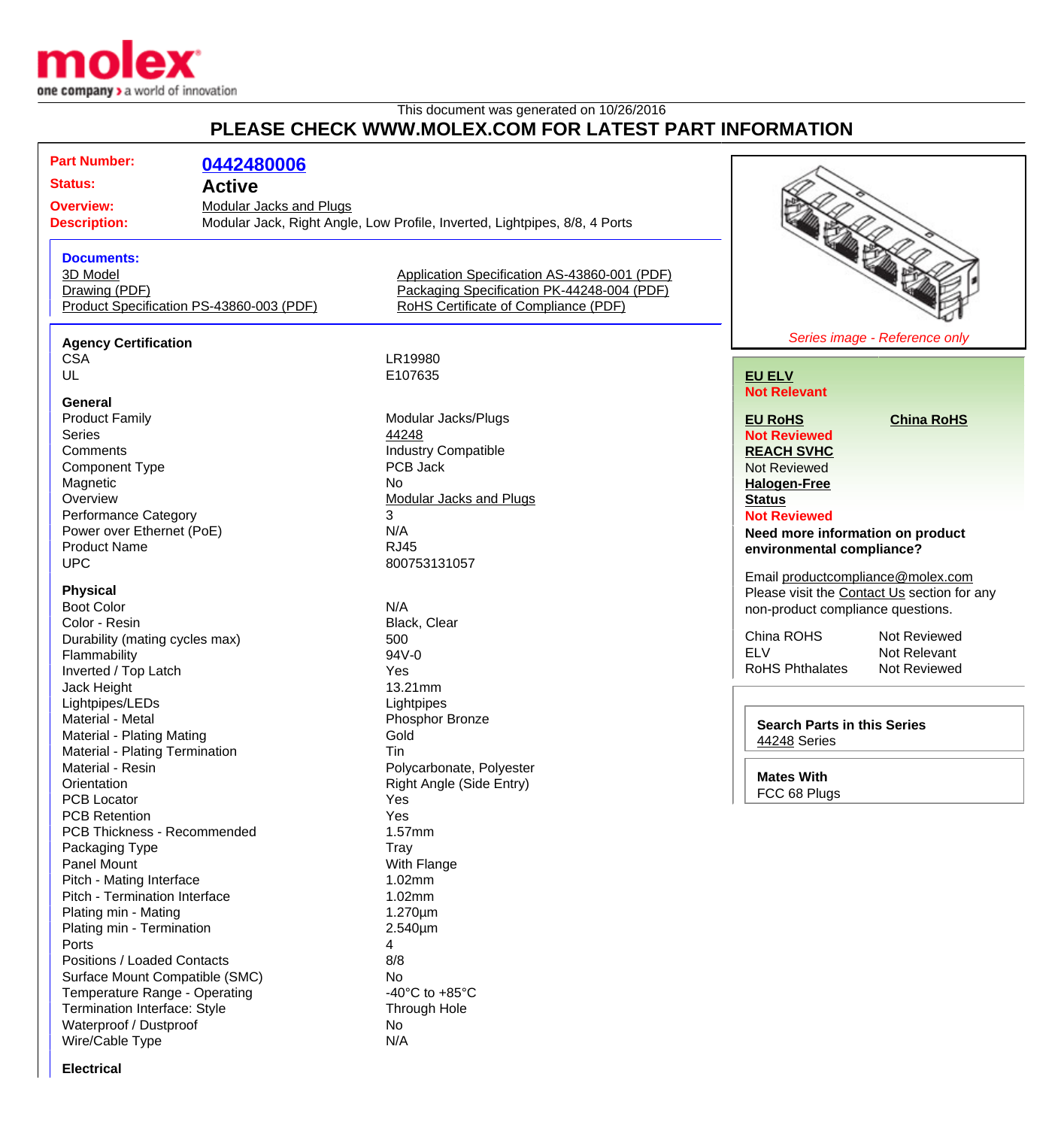| Current - Maximum per Contact<br>Grounding to PCB<br>Shielded<br>Voltage - Maximum                          | 1.5A<br>No<br>No<br>150V AC (RMS)           |
|-------------------------------------------------------------------------------------------------------------|---------------------------------------------|
| <b>Solder Process Data</b><br>Duration at Max. Process Temperature (seconds)<br>Lead-freeProcess Capability | 005<br><b>WAVE</b>                          |
| Max. Cycles at Max. Process Temperature<br>Process Temperature max. C                                       | 001<br>260                                  |
| <b>Material Info</b>                                                                                        |                                             |
| <b>Reference - Drawing Numbers</b>                                                                          |                                             |
| <b>Application Specification</b>                                                                            | AS-43860-001                                |
| Packaging Specification                                                                                     | PK-44248-004                                |
| <b>Product Specification</b>                                                                                | PS-43860-003, RPS-43860-004, RPS-43860-007, |

This document was generated on 10/26/2016 **PLEASE CHECK WWW.MOLEX.COM FOR LATEST PART INFORMATION**

RPS-43860-008, RPS-43860-013